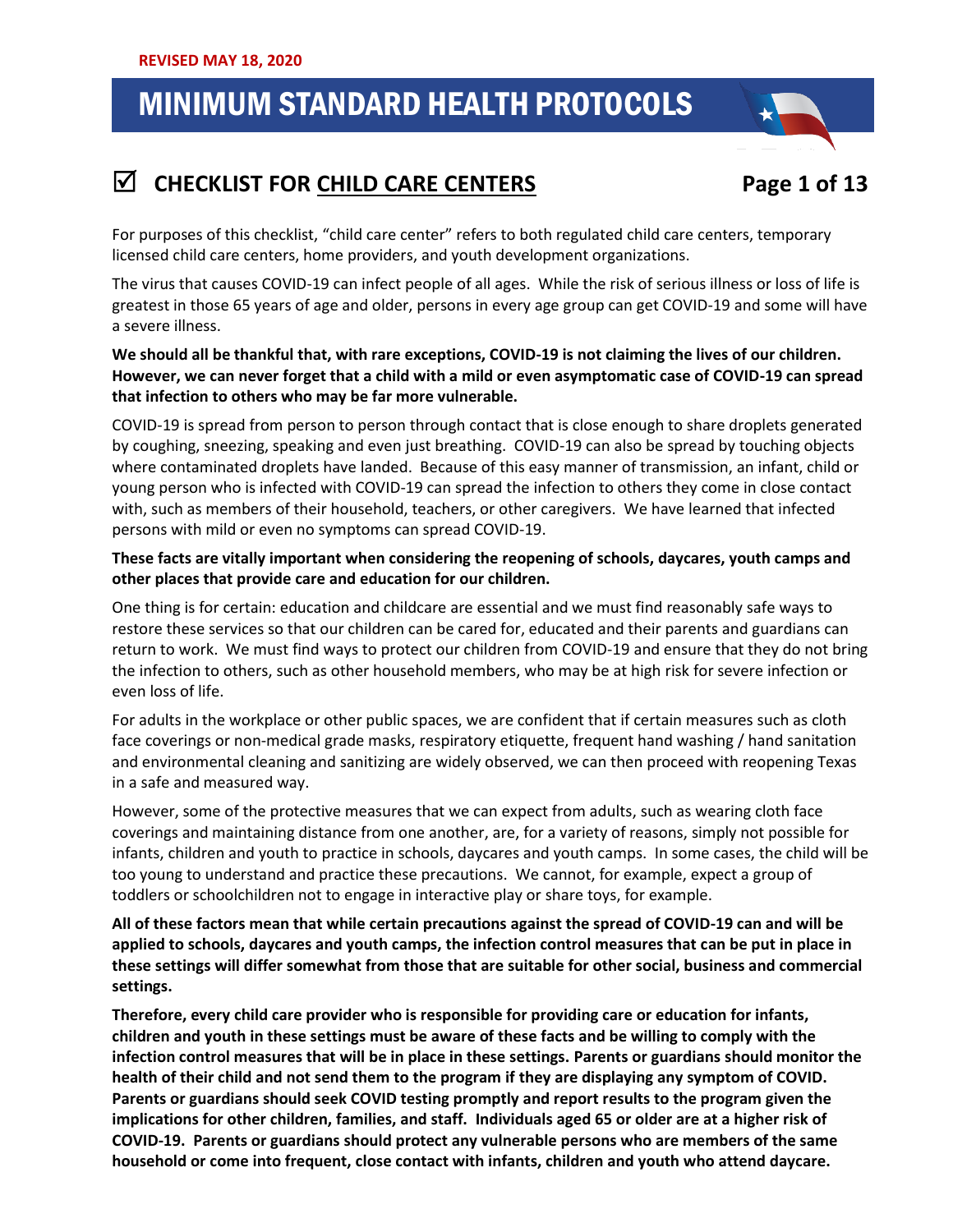## .<br>.. . .  **CHILD CARE CENTERS: Page 2 of 13**

### **About minimum health protocols:**

*The following are the minimum recommended health protocols for all child care centers choosing to operate in Texas. Child care centers may adopt additional protocols consistent with their specific needs and circumstances to help protect the health and safety of all employees and children.*

*The virus that causes COVID-19 can be spread to others by infected persons who have few or no symptoms. Even if an infected person is only mildly ill, the people they spread it to may become seriously ill or even die, especially if that person is 65 or older with pre-existing health conditions that place them at higher risk. Because of the hidden nature of this threat, everyone should rigorously follow the practices specified in these protocols, all of which facilitate a safe and measured reopening of Texas. The virus that causes COVID-19 is still circulating in our communities. We should continue to observe practices that protect everyone, including those who are most vulnerable.*

*Please note, public health guidance cannot anticipate every unique situation. Child care centers should stay informed and take additional actions based on common sense and wise judgment that will protect health and support economic revitalization. Child care centers should also be mindful of federal and state employment and disability laws, workplace safety standards, and accessibility standards to address the needs of both workers and customers. Federal and state regulations regarding child care centers should be followed.*

### **Federal and state health protocols for serving children in child care:**

- Operate the child care in accordance with the *Guidance for Child Care Programs that Remain Open* released by the Centers of Disease Control, available a[t https://www.cdc.gov/coronavirus/2019](https://www.cdc.gov/coronavirus/2019-ncov/community/schools-childcare/guidance-for-childcare.html) [ncov/community/schools-childcare/guidance-for-childcare.html.](https://www.cdc.gov/coronavirus/2019-ncov/community/schools-childcare/guidance-for-childcare.html)
- $\Box$  Based on above CDC guidance, create plans for each child care facility around the following prevention measures:
	- $\Box$  Implement [social distancing strategies](https://www.cdc.gov/coronavirus/2019-ncov/community/schools-childcare/guidance-for-childcare.html#SocialDistancing)
		- Intensif[y cleaning and disinfection efforts](https://www.cdc.gov/coronavirus/2019-ncov/community/schools-childcare/guidance-for-childcare.html#CleanDisinfect)
		- Modif[y drop-off and pick-up procedures](https://www.cdc.gov/coronavirus/2019-ncov/community/schools-childcare/guidance-for-childcare.html#pickup)
		- Implement [screening procedures upon](https://www.cdc.gov/coronavirus/2019-ncov/community/schools-childcare/guidance-for-childcare.html#ScreenChildren) arrival
- $\Box$  Operate the child care in accordance with applicable state rules, including Health and Human Services Commission (HHSC) emergency rules applicable to the type of license the child care center holds.



- $\Box$  Temporarily licensed child care centers can find their rule[s here.](https://hhs.texas.gov/sites/default/files/documents/services/health/coronavirus-covid-19/emergency-rule-establishing-new-temporary-emergency-child-care-permit.pdf)
	- Regulated child care centers can find their rules [here.](https://content.govdelivery.com/attachments/TXHHSC/2020/04/10/file_attachments/1424772/%C2%A7745.10001.%20Emergency%20Rule%20for%20Certain%20Day%20Care%20Operations%20in%20Response%20to%20COVID-19.pdf)
- Ensure that all child care providers have taken required health and safety training related to COVID-19 through the Texas A&M AgrilLife extension. The following training is required:
	- Providing High Quality Experiences during COVID-19 for Emergency Child Care Settings
	- Special Considerations for Infection Control during COVID-19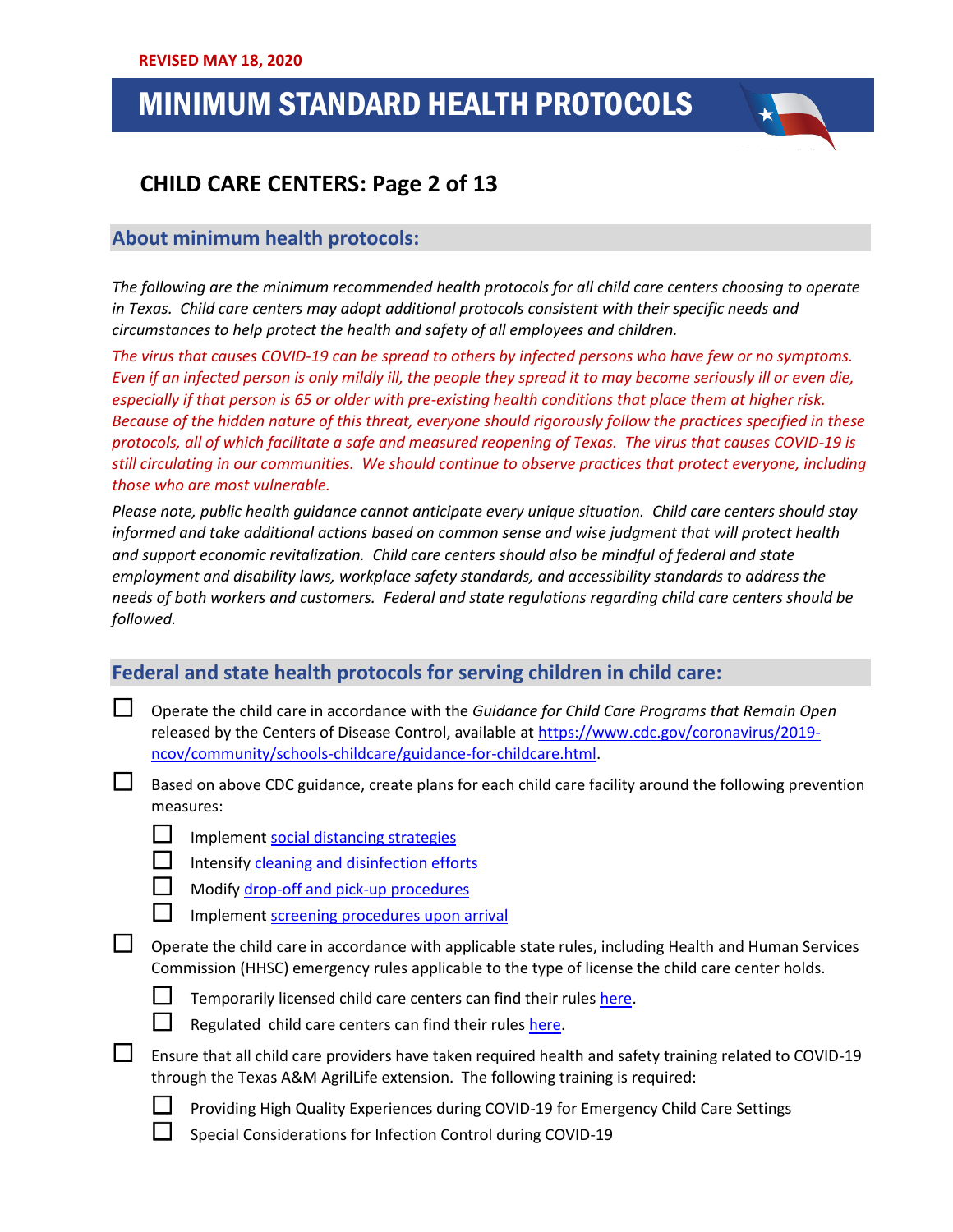## .<br>.. . .  **CHILD CARE CENTERS: Page 3 of 13**

### **Vulnerable/high risk groups:**

Based on currently available information and clinical expertise, people 65 or older might be at higher risk for severe illness from COVID-19. To protect those at higher risk, it is important that everyone practices healthy hygiene behaviors.

If you have staff members or teachers age 65 or older, encourage them to talk to their healthcare provider to assess their risk and to determine if they should stay home.

Information about COVID-19 in children is somewhat limited, but the information that is available suggests that many children have mild symptoms. However, a small percentage of children have been reported to have severe illness. Please consult with your health care provider on what is appropriate for your child.

### **Preventative health measures for child care centers:**

*Child care providers must follow all applicable state statutes and HHSC Child Care Licensing rules. The following checklist is intended to provide a selection of important health and safety items. It is not intended to be an exhaustive list. Providers who need help understanding applicable rules and procedures should reach out to their contact at Child Care Licensing for further assistance.* 

Plan ahead to ensure adequate supplies to support hand hygiene behaviors and routine cleaning of objects and surfaces. If you have difficulty in obtaining these supplies, please contact your Child Care Licensing representative.

| ∟ | Consistent with the actions taken by many businesses across the state, consider having all employees |
|---|------------------------------------------------------------------------------------------------------|
|   | wear cloth face coverings (over the nose and mouth). If available, employees should consider wearing |
|   | non-medical grade face masks.                                                                        |

#### **Require sick children and staff to stay home.**

- $\Box$  Communicate to parents the importance of keeping children home when they are sick.
- $\Box$  Communicate to staff the importance of being vigilant for symptoms and staying in touch with center management if or when they start to feel sick.
	- Establish procedures to ensure children and staff who come to the child care center sick or become sick while at your facility are sent home as soon as possible.
- $\Box$  Keep sick children and staff separate from well children and staff until they can be sent home.
- $\Box$  Sick staff members should not return to work until they have met the criteria to discontinue home isolation.
- 
- Consider ways to provide this guidance to your child care center families.

#### **Have a plan if someone is or becomes sick.**

- $\Box$  Plan to have an isolation room that can be used to isolate a sick child.
	- Be ready to follow CDC guidance on how to disinfect your building or center if someone is sick.
	- If a sick child has been isolated in your facility, clean and disinfect surfaces in your isolation room or area after the sick child has gone home.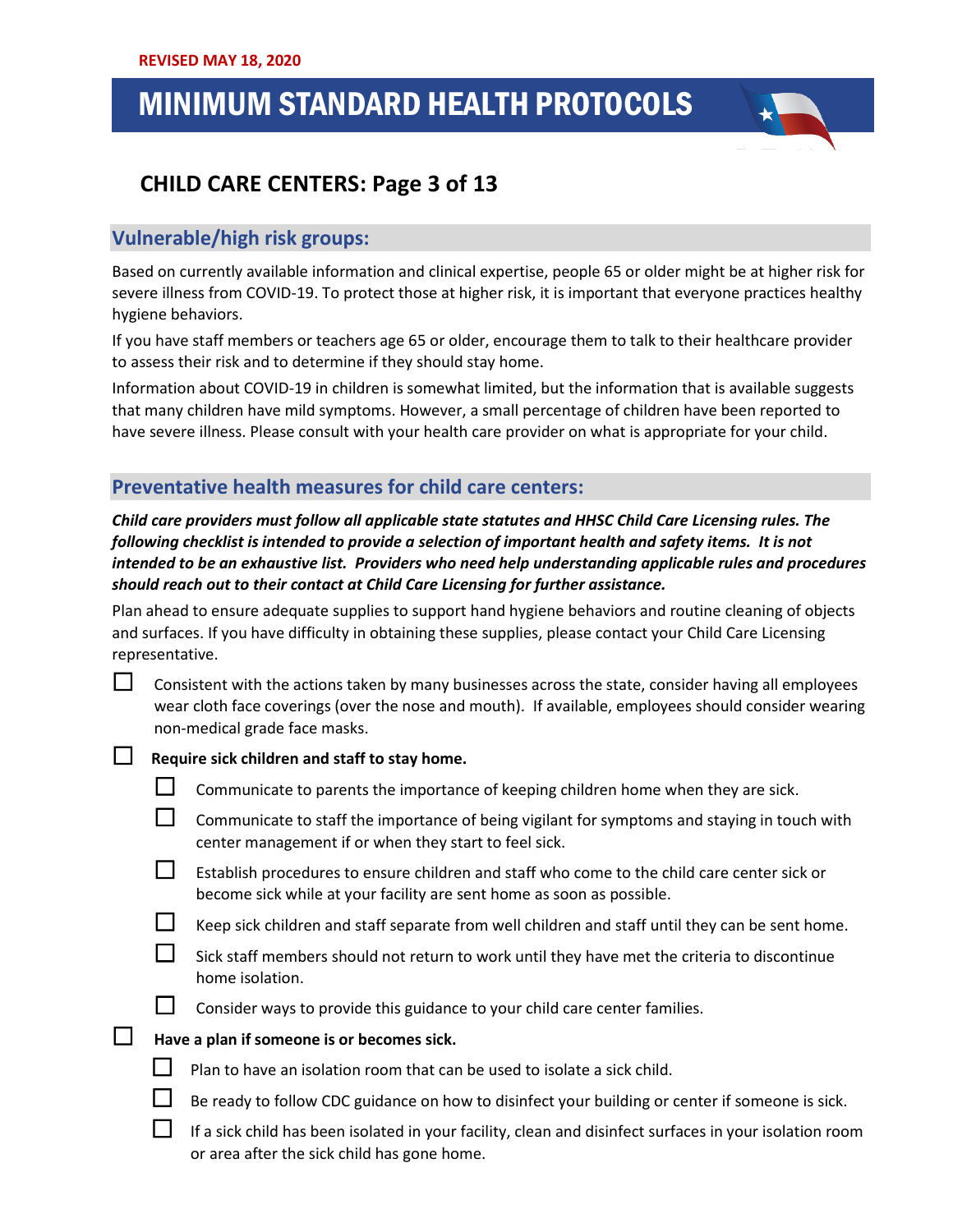## .<br>.. . .  **CHILD CARE CENTERS: Page 4 of 13**

|  |                                                    | If COVID-19 is confirmed in a child or staff member:                                                                                                                                                                                                                                                                                                                                                                                                                                                                    |  |  |
|--|----------------------------------------------------|-------------------------------------------------------------------------------------------------------------------------------------------------------------------------------------------------------------------------------------------------------------------------------------------------------------------------------------------------------------------------------------------------------------------------------------------------------------------------------------------------------------------------|--|--|
|  |                                                    | Contact your local health authority to report the presence of COVID-19 in your facility. Your<br>local health authority will advise you on re-opening procedures.                                                                                                                                                                                                                                                                                                                                                       |  |  |
|  | $\Box$                                             | Contact Child Care Licensing to report the presence of COVID-19 in your facility.                                                                                                                                                                                                                                                                                                                                                                                                                                       |  |  |
|  | $\overline{\phantom{a}}$                           | Close off areas used by the person who is sick.                                                                                                                                                                                                                                                                                                                                                                                                                                                                         |  |  |
|  | $\mathcal{L}_{\mathcal{A}}$                        | Open outside doors and windows to increase air circulation in the areas.                                                                                                                                                                                                                                                                                                                                                                                                                                                |  |  |
|  | $\mathcal{L}_{\mathcal{A}}$                        | Wait up to 24 hours or as long as possible before you clean or disinfect to allow respiratory<br>droplets to settle before cleaning and disinfecting.                                                                                                                                                                                                                                                                                                                                                                   |  |  |
|  | $\Box$                                             | Clean and disinfect all areas used by the person who is sick, such as offices, bathrooms, and<br>common areas.                                                                                                                                                                                                                                                                                                                                                                                                          |  |  |
|  | $\Box$                                             | If more than 7 days have passed since the person who is sick visited or used the facility,<br>additional cleaning and disinfection is not necessary.                                                                                                                                                                                                                                                                                                                                                                    |  |  |
|  | $\Box$                                             | Continue routine cleaning and disinfection.                                                                                                                                                                                                                                                                                                                                                                                                                                                                             |  |  |
|  | Monitor and plan for absenteeism among your staff. |                                                                                                                                                                                                                                                                                                                                                                                                                                                                                                                         |  |  |
|  |                                                    | Develop plans to cover classes in the event of increased staff absences. Coordinate with other<br>local child care programs and reach out to substitutes to determine their anticipated availability<br>if regular staff members need to stay home if they or their family members are sick.                                                                                                                                                                                                                            |  |  |
|  | $\blacksquare$                                     | Recommend that individuals at higher risk for severe illness from COVID-19 consult with their<br>medical provider to assess their risk and to determine if they should stay home if there is an<br>outbreak in their community.                                                                                                                                                                                                                                                                                         |  |  |
|  |                                                    | Review plans for implementing social distancing strategies.                                                                                                                                                                                                                                                                                                                                                                                                                                                             |  |  |
|  |                                                    | Social distancing focuses on remaining out of congregate settings, avoiding mass gatherings, and<br>maintaining distance from others when possible. Detailed guidance for implementing social<br>distancing strategies in child care centers and schools is found here.                                                                                                                                                                                                                                                 |  |  |
|  |                                                    | Assess group gatherings and events.                                                                                                                                                                                                                                                                                                                                                                                                                                                                                     |  |  |
|  |                                                    | Events and group activities are strongly discouraged in child care centers. If for some reason an<br>event must occur, child care centers should follow current CDC guidance about gatherings and<br>events.                                                                                                                                                                                                                                                                                                            |  |  |
|  |                                                    | Avoid scheduling events that require your children to bring items from home (e.g. show and tells).                                                                                                                                                                                                                                                                                                                                                                                                                      |  |  |
|  | Limit access to your center.                       |                                                                                                                                                                                                                                                                                                                                                                                                                                                                                                                         |  |  |
|  |                                                    | Prohibit any but the following individuals from accessing your facility:<br>Operation staff;<br>Persons with legal authority to enter, including law enforcement officers, Texas Rising Star<br>staff, Licensing staff, and Department of Family and Protective Services staff;<br>Professionals providing services to children;<br>-<br>Children enrolled at the operation; and<br>Parents who have children enrolled and present at the operation. Parents should only enter<br>the child care center when necessary. |  |  |

 $\Box$  Limit the use of parent or other volunteers in your facilities to an absolute minimum.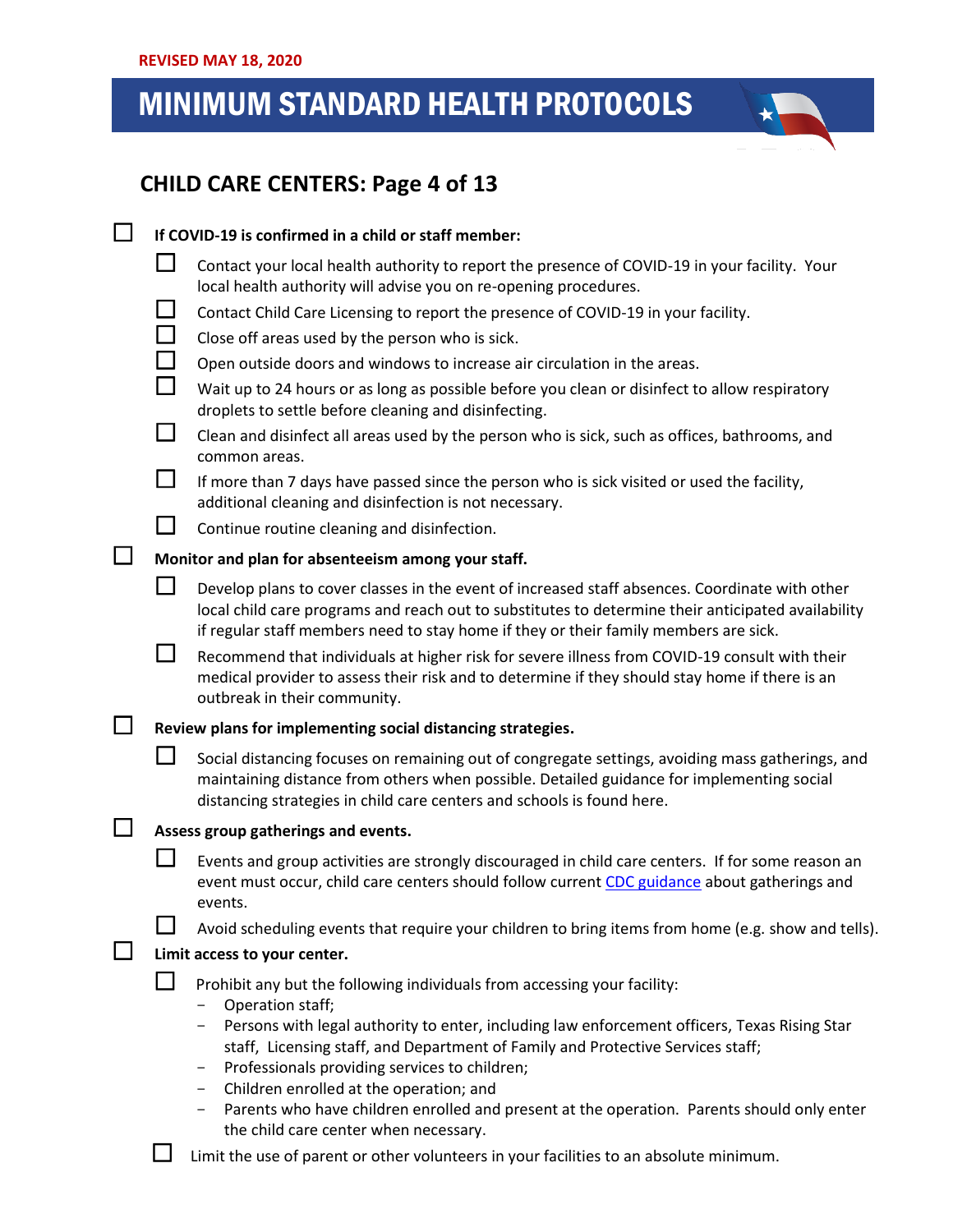## .<br>.. . .  **CHILD CARE CENTERS: Page 5 of 13**

### **Social distancing strategies:**

Use preparedness strategies and consider the following social distancing strategies:

| $\Box$   |                                                                                                                                                     | Have employees maintain at least 6 feet of separation from other individuals. If such distancing is not<br>feasible, other measures such as face covering, hand hygiene, cough etiquette, cleanliness, and<br>sanitation should be rigorously practiced.                                        |  |  |  |
|----------|-----------------------------------------------------------------------------------------------------------------------------------------------------|-------------------------------------------------------------------------------------------------------------------------------------------------------------------------------------------------------------------------------------------------------------------------------------------------|--|--|--|
| ப        |                                                                                                                                                     | If possible, child care classes should include the same group each day, and the same child care<br>providers should remain with the same group each day.                                                                                                                                        |  |  |  |
| $\Box$   |                                                                                                                                                     | Cancel or postpone special events such as festivals, holiday events, and special performances.                                                                                                                                                                                                  |  |  |  |
| $\Box$   | Consider whether to alter or halt daily group activities that may promote transmission.                                                             |                                                                                                                                                                                                                                                                                                 |  |  |  |
| $\Box$   | Keep each group of children in a separate room to the extent possible.                                                                              |                                                                                                                                                                                                                                                                                                 |  |  |  |
| $\Box$   |                                                                                                                                                     | Limit the mixing of children, such as staggering playground times and keeping groups separate for<br>special activities such as art, music, and exercising.                                                                                                                                     |  |  |  |
| $\Box$   |                                                                                                                                                     | Outdoor areas, like playgrounds in schools and parks generally require normal routine cleaning,<br>but do not require disinfection.                                                                                                                                                             |  |  |  |
|          |                                                                                                                                                     | Do not spray disinfectant on outdoor playgrounds- it is not an efficient use of supplies and is not<br>proven to reduce risk of COVID-19 to the public.                                                                                                                                         |  |  |  |
|          | $\mathbf{I}$                                                                                                                                        | High touch surfaces made of plastic or metal, such as grab bars and railings should be cleaned<br>routinely.                                                                                                                                                                                    |  |  |  |
|          | $\Box$                                                                                                                                              | Cleaning and disinfection of wooden surfaces (play structures, benches, tables) or groundcovers<br>(mulch, sand) is not recommended.                                                                                                                                                            |  |  |  |
| ப        |                                                                                                                                                     | If possible, at nap time, ensure that children's naptime mats (or cribs) are spaced out as much as<br>possible, ideally 6 feet apart. Consider placing children head to toe in order to further reduce the<br>potential for viral spread. Be sure and disinfect mats before and after each use. |  |  |  |
| $\Box$   | If possible, arrange for administrative staff to telework from their homes.                                                                         |                                                                                                                                                                                                                                                                                                 |  |  |  |
| $\Box$   | Minimize time standing in lines, keeping children at safe distances apart from each other. Six feet of<br>separation between children is preferred. |                                                                                                                                                                                                                                                                                                 |  |  |  |
| $\Box$   | Limit the use of water tables and sensory tables, and have children wash or sanitize their hands<br>immediately after using these play stations.    |                                                                                                                                                                                                                                                                                                 |  |  |  |
| $\sqcup$ |                                                                                                                                                     | Increase the distance between children during table work.                                                                                                                                                                                                                                       |  |  |  |
| $\Box$   |                                                                                                                                                     | Incorporate more outside activities, where feasible.                                                                                                                                                                                                                                            |  |  |  |

### **Class size and ratio requirements:**

The following pages lay out the new child care ratios that opened child care providers should follow. These ratios are intended to support the state's policy of social distancing, while also supporting providers and ensuring they are able to continue their business.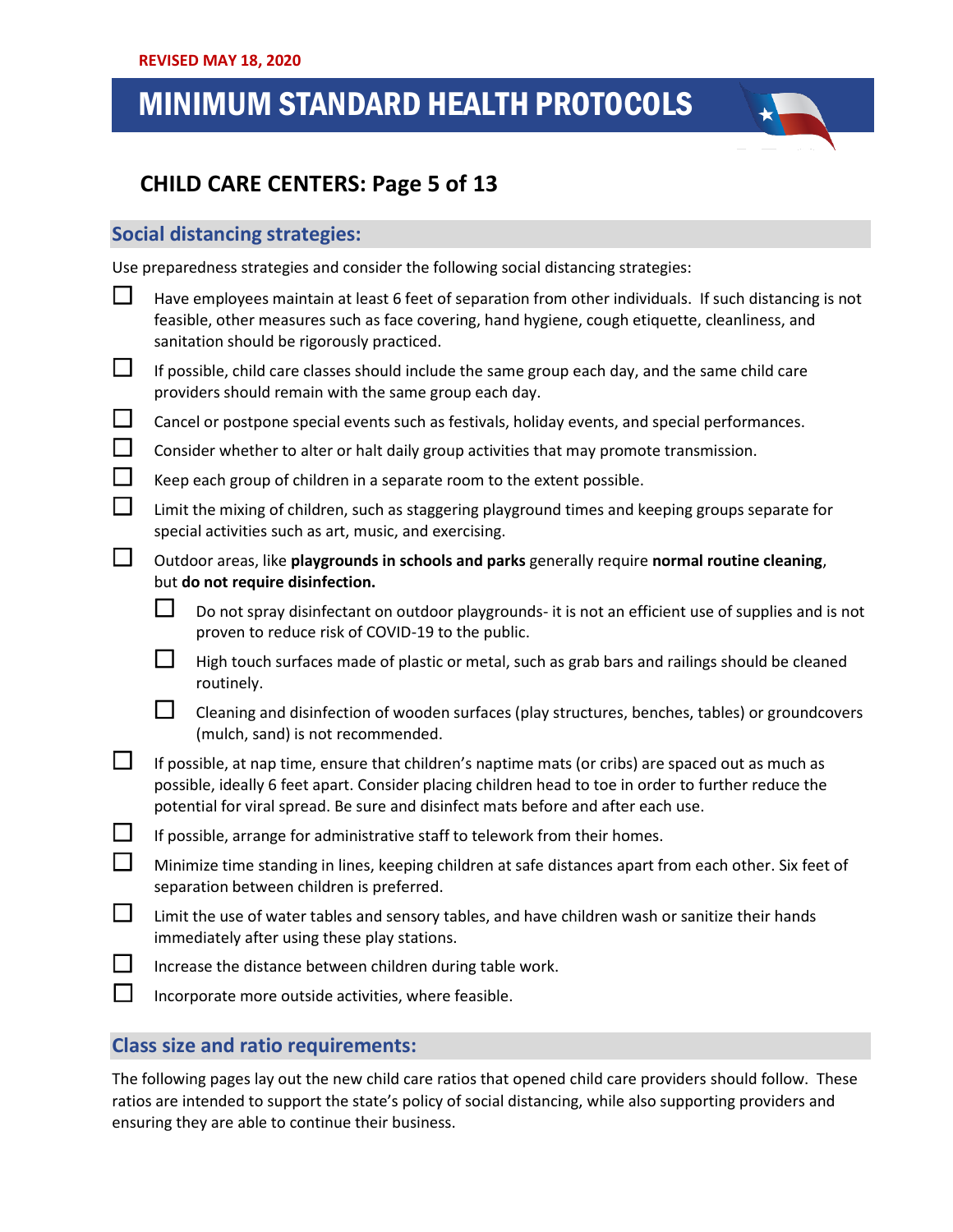## **CHILD CARE CENTERS: Page 6 of 13**

### **Modified Child Care Ratios**

| If the specified<br>age of the<br>children in the<br>group is | <b>Modified Size for One</b><br><b>Caregiver</b>        | <b>Modified Group Sizes for Two</b><br><b>Caregivers in the Same Room*</b>                                                                              | <b>Square Footage Requirement</b>                                                                                               |
|---------------------------------------------------------------|---------------------------------------------------------|---------------------------------------------------------------------------------------------------------------------------------------------------------|---------------------------------------------------------------------------------------------------------------------------------|
| $0 - 11$ months                                               | No modification in<br>size (Existing standard<br>is 4). | Modified to 8, but children should<br>be put into two groups and<br>separated with one caregiver per<br>group (Existing standard is 10).                | 30 square feet space per child<br>(existing standard, indoor)<br>80 square feet space per child<br>(existing standard, outdoor) |
| $12 - 17$ months                                              | No modification in<br>size (Existing standard<br>is 5). | Modified to 10, but children should<br>be put into two groups and<br>separated with one caregiver per<br>group (Existing standard is 13).               | 30 square feet space per child<br>(existing standard, indoor)<br>80 square feet space per child<br>(existing standard, outdoor) |
| $18 - 23$ months                                              | Modified to 7 (Existing<br>standard is 9).              | Modified to 14, but children should<br>be put into two groups and<br>separated with one caregiver per<br>group (Existing standard is 18).               | 30 square feet space per child<br>(existing standard, indoor)<br>80 square feet space per child<br>(existing standard, outdoor) |
| 2 years                                                       | Modified to 8 (Existing<br>standard is 11).             | Modified to 16, but children should<br>be put into two groups and<br>separated with one caregiver per<br>group (Existing standard is 22).               | 30 square feet space per child<br>(existing standard, indoor)<br>80 square feet space per child<br>(existing standard, outdoor) |
| 3 years**                                                     | Modified to 10<br>(Existing standard is<br>15).         | Size limit modified to 20 (Existing<br>standard is 30). Note: these<br>children will not be able to remain<br>in two separate groups.                   | 30 square feet space per child<br>(existing standard, indoor)<br>80 square feet space per child<br>(existing standard, outdoor) |
| 4 years**                                                     | Modified to 10<br>(Existing standard is<br>$18$ ).      | Size limit modified to 20 (Existing<br>standard is 35). Note: these<br>children will not be able to remain<br>in two separate groups.                   | 30 square feet space per child<br>(existing standard, indoor)<br>80 square feet space per child<br>(existing standard, outdoor) |
| 5 years**                                                     | Modified to 10<br>(Existing standard is<br>$22$ ).      | Size limit modified to 20, but<br>children should be put into two<br>groups and separated with one<br>caregiver per group (Existing<br>standard is 35). | 45 square feet space per child<br>(Indoor)<br>120 square feet per child<br>(Outdoor)                                            |
| $6 - 8$ years**                                               | Modified to 10<br>(Existing standard is<br>$26$ ).      | Size limit modified to 20, but<br>children should be put into two<br>groups and separated with one<br>caregiver per group (Existing<br>standard is 35). | 45 square feet space per child<br>(Indoor)<br>120 square feet per child<br>(Outdoor)                                            |
| $9 - 13$ years**                                              | Modified to 10<br>(Existing standard is<br>$26$ ).      | Size limit modified to 20, but<br>children should be put into two<br>groups and separated with one<br>caregiver per group (Existing<br>standard is 35). | 45 square feet per child per child<br>(Indoor)<br>120 square feet per child<br>(Outdoor)                                        |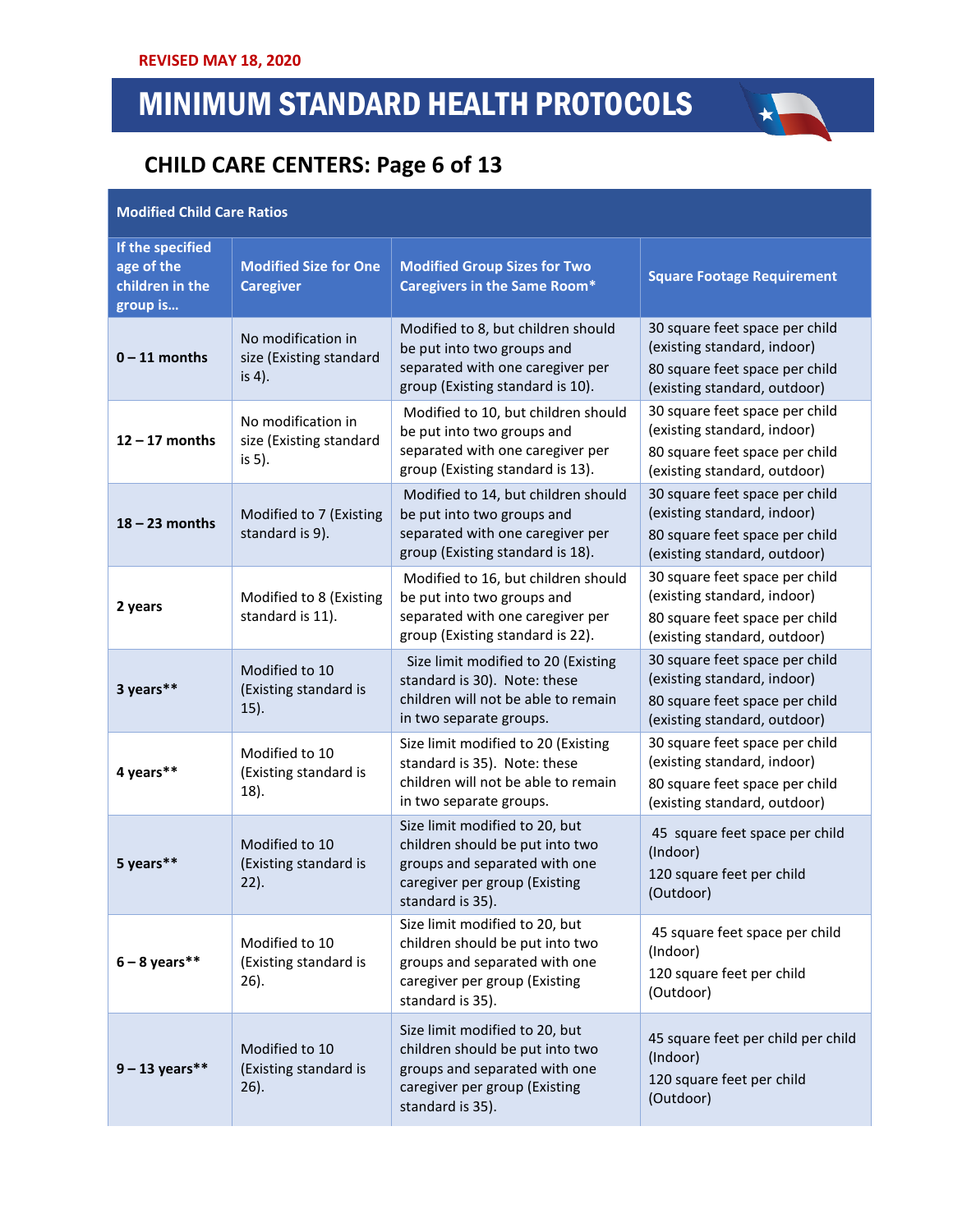## **CHILD CARE CENTERS: Page 7 of 13**

*\* Group sizes should be stable, with the same children and caregivers in the same group every day. These groups can be in the same room, as is current practice, but the separation of the two groups should be emphasized.* 

*\*\* If a child has an aide assisting them as a result of their Individual Education Plan (IEP), the aide does not count as a caregiver for purposes of this table. The aide would count as a "child" for purposes of figuring out the allowable number of children in each group or classroom setting.* 

*Notes:* 

- *Regulated Family Child Care ratios are not affected by this table.*
- *Floating staff members are allowed under this modified class size table. To the extent possible, these floating staff members should float in the same rounds with the same students every day.*

### **Parent drop-off and pick-up:**

 The pick-up and drop-off of children should be completed outside of the operation, unless the operation determines that there is a legitimate need for the parent to enter. Should the parent have a legitimate need to enter the operation, the parent must be screened by the operation as outlined in this document.

 $\Box$  NOTE: For families participating in the subsidized child care program, efforts should be made to allow them to check in via the state's card swipe system. Consider moving the card swipe station outdoors in the morning or swiping the parent's card for them. Sanitize card swipe stations after use.

Consider staggering arrival and drop off times and have child care providers go outside the facility to pick up the children as caretakers arrive. A plan for curbside drop-off and pick-up should limit direct contact between parents and staff members and adhere to social distancing recommendations.

 $\Box$  Hand hygiene stations should be set up at the entrance of the facility, so that children can clean their hands before they enter. If a sink with soap and water is not available, provide hand sanitizer with at least 60% alcohol next to parent sign-in sheets. Keep hand sanitizer out of children's reach and supervise use. If possible, place sign-in stations outside, and provide sanitary wipes for cleaning pens between each use.

Designate a parent to be the drop-off/pick-up volunteer to walk all children to their classroom, and at the end of the day, walk all children back to their cars. These volunteers should wear a mask. To the extent possible, they should also keep 6 feet of distance between themselves and the caregiver, and other volunteers.

Infants can be transported in their car seats. Store car seats out of children's reach.

 If possible, older people such as grandparents should not pick up children, because they are more at risk for severe illness from COVID-19.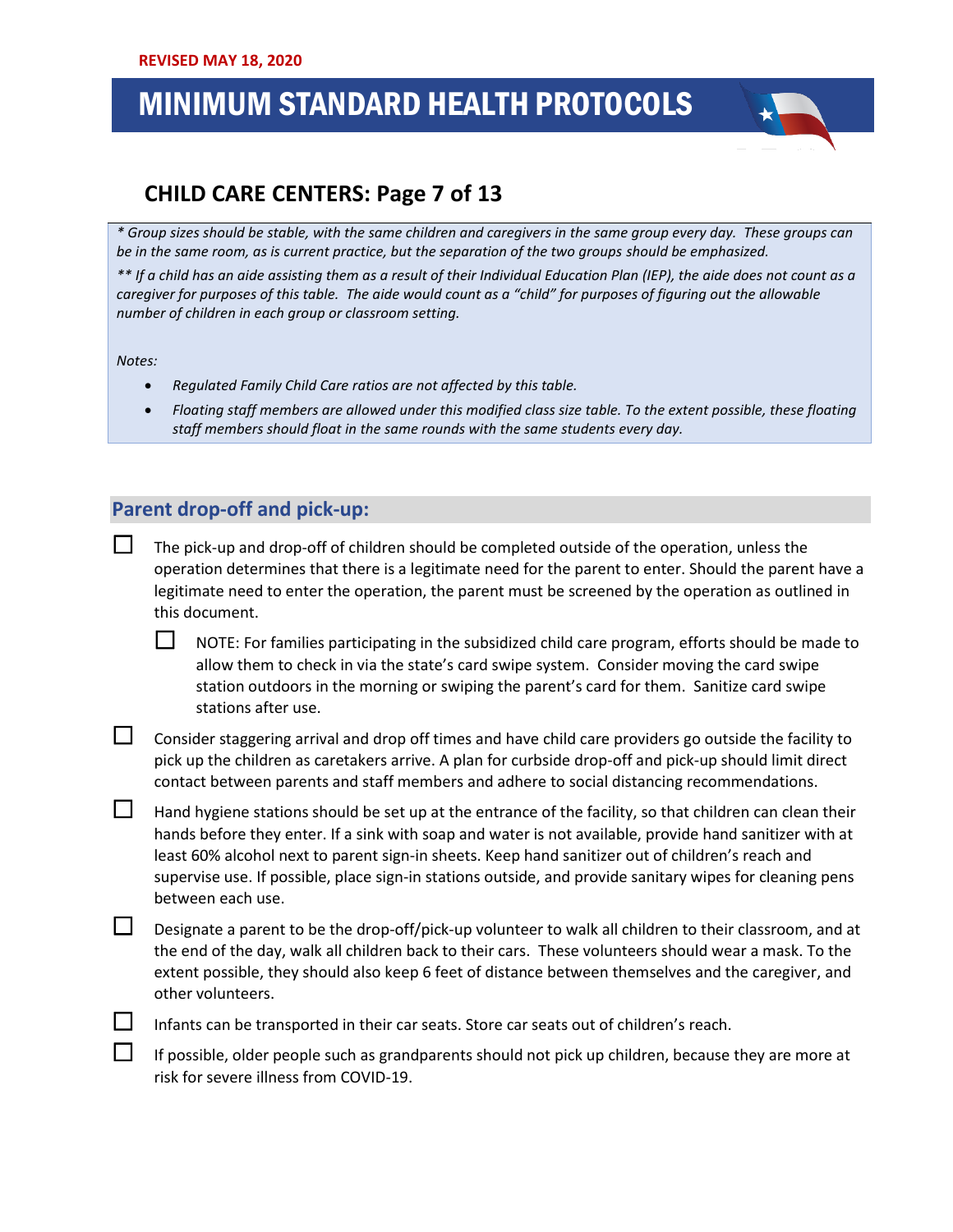## .<br>.. . .  **CHILD CARE CENTERS: Page 8 of 13**

### **Screening:**

| $\Box$ |  |  |  | The following individuals must be screened every day before entering the facility: |
|--------|--|--|--|------------------------------------------------------------------------------------|
|--------|--|--|--|------------------------------------------------------------------------------------|

 $\Box$  Operations staff;

 $\Box$  Persons with legal authority to enter, including law enforcement officers, Texas Rising Star staff, Licensing staff, and Department of Family and Protective Services staff;

- $\Box$  Professionals providing services to children;
- $\Box$  Children enrolled at the operation; and
- $\Box$  Parents who have children enrolled and present at the operation. Parents should only enter the child care center when necessary.
- $\Box$  There are several methods that facilities can use to protect their workers while conducting temperature screenings. The most protective methods incorporate social distancing (maintaining a distance of 6 feet from others) or physical barriers to eliminate or minimize exposures due to close contact to a child who has symptoms during screening. For various examples on screening practices, see CDC guidance on screening at

[https://www.cdc.gov/coronavirus/2019-ncov/community/schools-childcare/guidance-for](https://www.cdc.gov/coronavirus/2019-ncov/community/schools-childcare/guidance-for-childcare.html#ScreenChildren)[childcare.html13ScreenChildren](https://www.cdc.gov/coronavirus/2019-ncov/community/schools-childcare/guidance-for-childcare.html#ScreenChildren)

 $\Box$  Screen those entering the facility prior to entering the child care center:

 Send home any employee or child who has any of the following new or worsening signs or symptoms of possible COVID-19:

- Cough Shortness of breath or difficulty breathing - Chills - Repeated shaking with chills Muscle pain Sore throat Loss of taste or smell **Diarrhea** Feeling feverish or a measured temperature greater than or equal to 100.0 degrees Fahrenheit
	- Known close contact with a person who is labconfirmed to have COVID-19

- Headache

 Do not allow employees or children with the new or worsening signs or symptoms listed above to return to work until:

- In the case of an employee who was diagnosed with COVID-19, the individual may return to work when all three of the following criteria are met: at least 3 days (72 hours) have passed *since recovery* (resolution of fever without the use of fever-reducing medications); and the individual has improvement in respiratory symptoms (e.g., cough, shortness of breath); and at least 10 days have passed *since symptoms first appeared*; or
- In the case of an employee who has symptoms that could be COVID-19 and does not get evaluated by a medical professional or tested for COVID-19, the individual is assumed to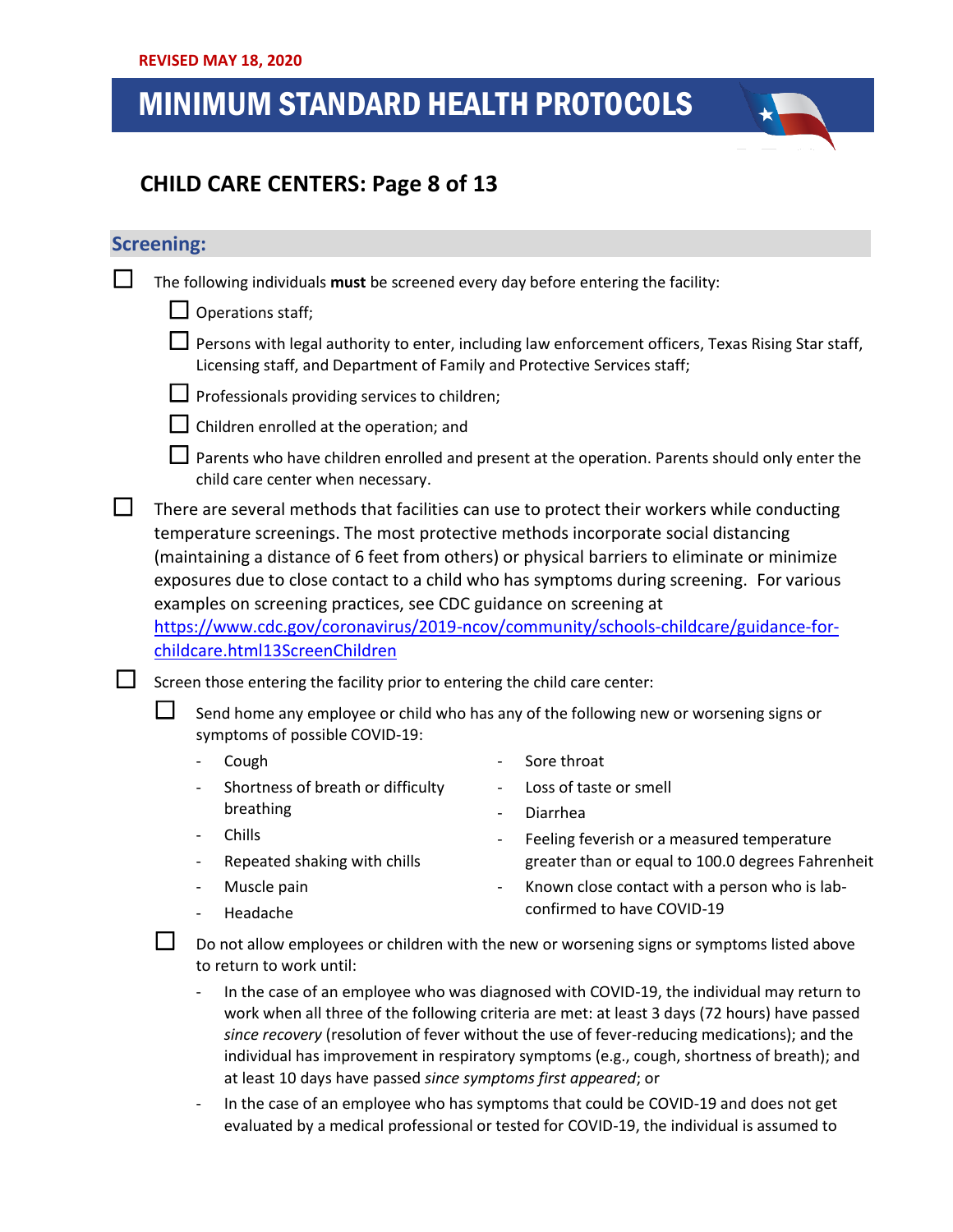## .<br>.. . .  **CHILD CARE CENTERS: Page 9 of 13**

have COVID-19, and the individual may not return to work until the individual has completed the same three-step criteria listed above; or

- If the employee has symptoms that could be COVID-19 and wants to return to work before completing the above self-isolation period, the individual must obtain a medical professional's note clearing the individual for return based on an alternative diagnosis.
- $\square$  Do not allow an employee or child with known close contact to a person who is lab-confirmed to have COVID-19 to return to work until the end of the 14 day self-quarantine period from the last date of exposure (with an exception granted for health care workers and critical infrastructure workers).

 $\Box$  Child care programs are encouraged to implement sick leave policies that permit staff who are symptomatic, particularly high-risk individuals, to stay at home.

If staff members believe they have had close contact to someone with COVID-19 but are not currently sick, they should monitor their health for the above symptoms during the 14 days after the last day they were in close contact with the individual with COVID-19.

If a parent believes that they or the child has had close contact to someone with COVID-19 but are not currently sick, they should monitor their health for the above symptoms during the 14 days after the last day they were in close contact with the individual with COVID-19.

### **Enhanced cleaning and disinfecting measures:**

The following should be done in addition to (or in substitution of) existing cleaning protocols in place at the child care center:

- $\Box$  Clean and disinfecting efforts should be intensified over the pre-COVID-19 standards. Additional CDC guidance can be found here: [https://www.cdc.gov/coronavirus/2019-ncov/community/disinfecting](https://www.cdc.gov/coronavirus/2019-ncov/community/disinfecting-building-facility.html)[building-facility.html](https://www.cdc.gov/coronavirus/2019-ncov/community/disinfecting-building-facility.html)
- $\Box$  Cleaning products should not be used near children, and staff should ensure that there is adequate ventilation when using these products to prevent children from inhaling toxic fumes.
- $\Box$  Facilities should develop a schedule for regular cleaning and disinfecting.
	- Routinely clean, sanitize, and disinfect surfaces and objects that are frequently touched, especially toys and games.
- $\Box$  Clean objects/surfaces not ordinarily cleaned daily such as doorknobs, light switches, classroom sink handles, countertops, nap pads, toilet training potties, desks, chairs, cubbies, and playground structures. Use the cleaners typically used at your facility.
- $\Box$  Adjust the HVAC system to allow for more fresh air to enter the program space, if possible.
	- All bathrooms should be cleaned and disinfected regularly throughout the day, at a minimum bathrooms should be cleaned and disinfected three times per day.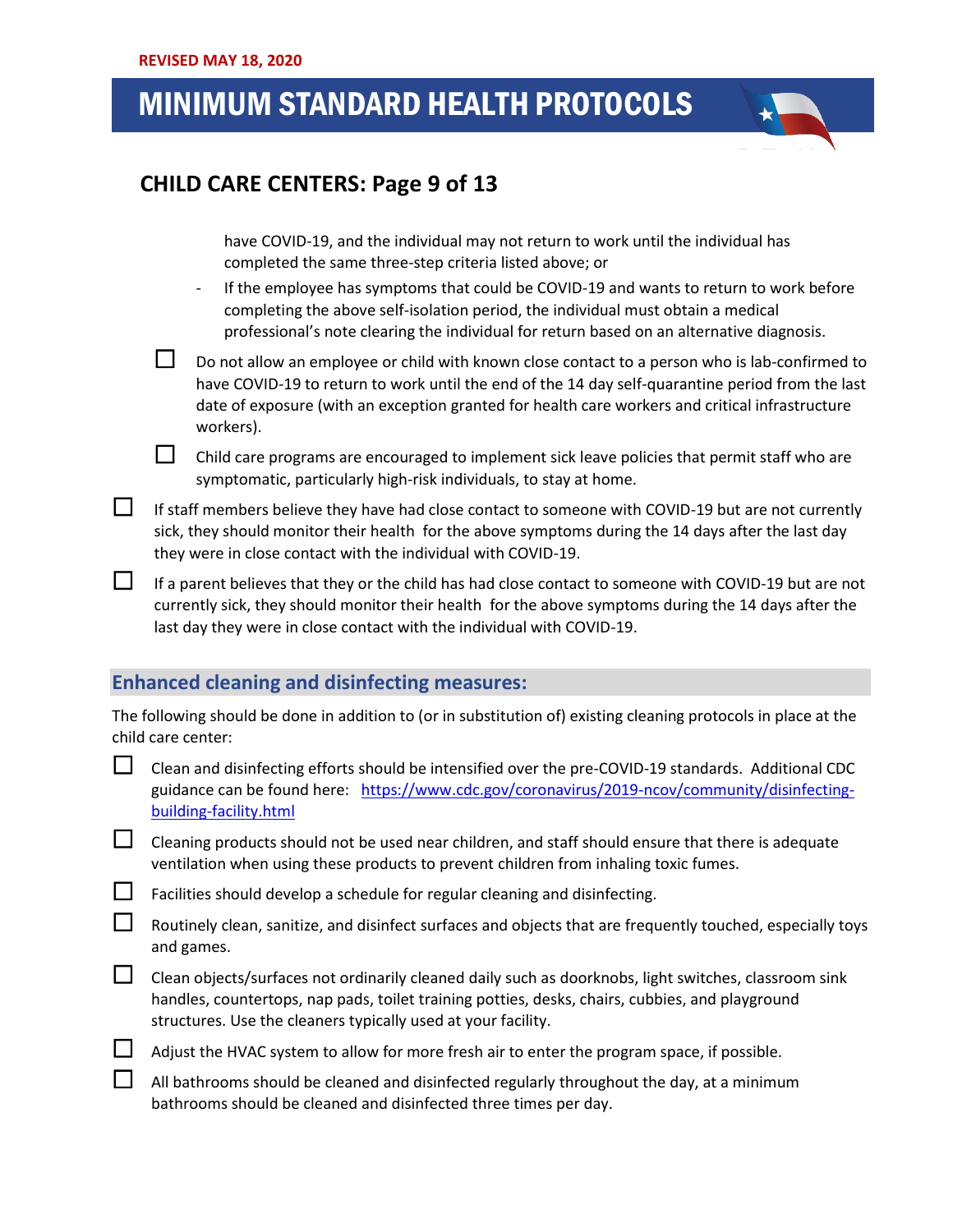## .<br>.. . .  **CHILD CARE CENTERS: Page 10 of 13**

#### **Cleaning products:**

|        | Use all cleaning products according to the directions on the label. For disinfection, most<br>common EPA-registered, fragrance-free household disinfectants should be effective. A list<br>cleaning products specific to COVID can be found here: https://www.epa.gov/pesticide-<br>registration/list-n-disinfectants-use-against-sars-cov-2                                                                                                                                                       |  |  |  |
|--------|----------------------------------------------------------------------------------------------------------------------------------------------------------------------------------------------------------------------------------------------------------------------------------------------------------------------------------------------------------------------------------------------------------------------------------------------------------------------------------------------------|--|--|--|
|        | If surfaces are dirty, they should be cleaned using a detergent or soap and water prior to<br>disinfection.                                                                                                                                                                                                                                                                                                                                                                                        |  |  |  |
|        | Follow the manufacturer's instructions for concentration, application method, and contact time<br>for all cleaning and disinfection products.                                                                                                                                                                                                                                                                                                                                                      |  |  |  |
| $\Box$ | If possible, provide EPA-registered disposable wipes to child care providers and other staff<br>members so that commonly used surfaces such as keyboards, desks, and remote controls can be<br>wiped down before use. If wipes are not available, please refer to CDC's guidance on<br>disinfection for community settings.                                                                                                                                                                        |  |  |  |
|        | All cleaning materials should be kept secure and out of reach of children.                                                                                                                                                                                                                                                                                                                                                                                                                         |  |  |  |
|        | <b>Clean and sanitize toys:</b>                                                                                                                                                                                                                                                                                                                                                                                                                                                                    |  |  |  |
|        | Toys that cannot be cleaned and sanitized should not be used.                                                                                                                                                                                                                                                                                                                                                                                                                                      |  |  |  |
|        | Toys that children have placed in their mouths or that are otherwise contaminated by body<br>secretions or excretions should be set aside until they are cleaned and disinfected by hand by a<br>person wearing gloves. Clean with water and detergent, rinse, sanitize with an EPA-registered<br>disinfectant, rinse again, and air-dry. You may also clean in a mechanical dishwasher. Be mindful<br>of items more likely to be placed in a child's mouth, like play food, dishes, and utensils. |  |  |  |
|        | Machine washable cloth toys should be used by one individual at a time or should not be used<br>at all. These toys should be laundered before being used by another child.                                                                                                                                                                                                                                                                                                                         |  |  |  |
|        | Do not share toys with other groups of infants or toddlers, unless they are washed and sanitized<br>before being moved from one group to the other.                                                                                                                                                                                                                                                                                                                                                |  |  |  |
|        | Set aside toys that need to be cleaned. Place in a dish pan with soapy water or put in a separate<br>container marked for "soiled toys." Keep dish pan and water out of reach from children to                                                                                                                                                                                                                                                                                                     |  |  |  |

prevent risk of drowning. Washing with soapy water is the ideal method for cleaning. Try to have enough toys so that the toys can be rotated through cleanings.

 $\Box$  Children's books and other paper materials should be rotated if used by one group in a cohort. They should not be used by any other cohort or group for at least 36 hours.

### **Clean and disinfect bedding:**

 $\Box$  Use bedding (sheets, pillows, blankets, sleeping bags) that can be washed.

 $\Box$  Keep each child's bedding separate, and consider storing in individually labeled bins, cubbies, or bags. Cots and mats should be labeled for each child.

 $\Box$  Bedding that touches a child's skin should be cleaned weekly or before use by another child.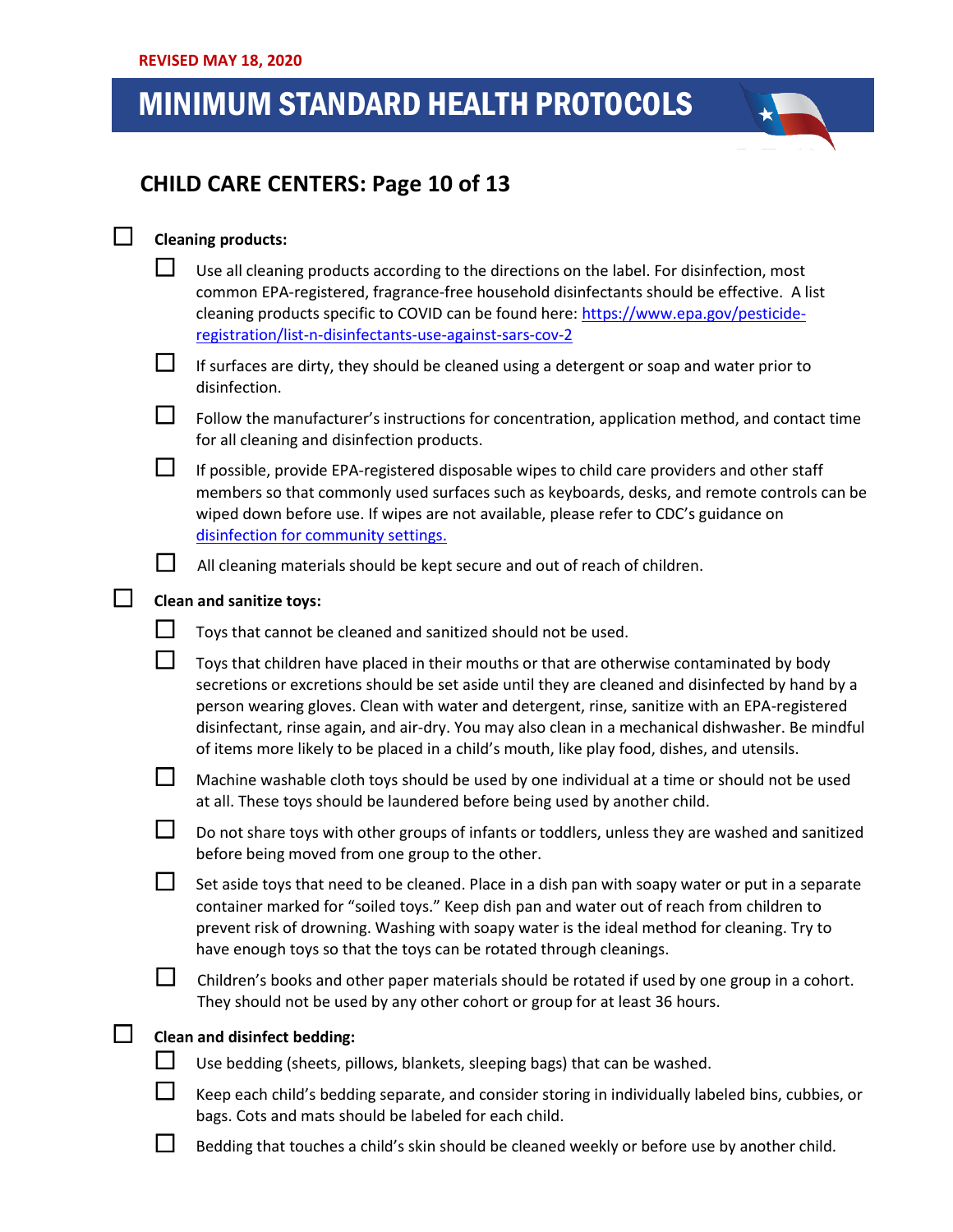## .<br>.. . .  **CHILD CARE CENTERS: Page 11 of 13**

### **Caring for infants and toddlers:**

### **Diapering:**

 When diapering a child, wash your hands and wash the child's hands before you begin, and wear gloves. Follow safe diaper changing procedures. Procedures should be posted in all diaper changing areas. Steps include:

- Prepare (includes putting on gloves)
- Clean the child
- Remove trash (soiled diaper and wipes)
- Replace diaper
- Wash child's hands - Clean up diapering station
- Wash hands

 $\Box$  After diapering, wash your hands (even if you were wearing gloves) and disinfect the diapering area with a fragrance-free bleach that is EPA-registered as a sanitizing or disinfecting solution. If other products are used for sanitizing or disinfecting, they should also be fragrance-free and EPA-registered. If the surface is dirty, it should be cleaned with detergent or soap and water prior to disinfection.

If reusable cloth diapers are used, they should not be rinsed or cleaned in the facility. The soiled cloth diaper and its contents (without emptying or rinsing) should be placed in a plastic bag or into a plastic-lined, hands-free covered diaper pail to give to parents/guardians or laundry service.

#### **Washing, feeding, or holding a child:**

 It is important to comfort crying, sad, or anxious infants and toddlers, and they often need to be held. To the extent possible, when washing, feeding, or holding very young children, child care providers can protect themselves by wearing an over-large button-down, long sleeved shirt and by wearing long hair up off the collar in a ponytail or other updo. Consider limiting the amount and type of jewelry that you wear so that the disease cannot be transmitted that way.

 $\Box$  Child care providers should wash their hands, neck, and anywhere touched by a child's secretions.

 $\Box$  Child care providers should change the child's clothes if secretions are on the child's clothes. They should change their clothing, if there are secretions on it, and wash their hands again.

 $\Box$  Contaminated clothes should be placed in a plastic bag or washed in a washing machine.

Infants, toddlers, and their providers should have multiple changes of clothes on hand in the child care center or home-based child care. Children should not be allowed to wear other children's clothing.

 $\Box$  Child care providers should wash their hands before and after handling infant bottles prepared at home or prepared in the facility.

 $\Box$  Bottles, bottle caps, nipples, and other equipment (e.g. bottle warmers) used for bottle-feeding should be thoroughly cleaned after each use by washing in a dishwasher or by washing with a bottlebrush, soap, and water.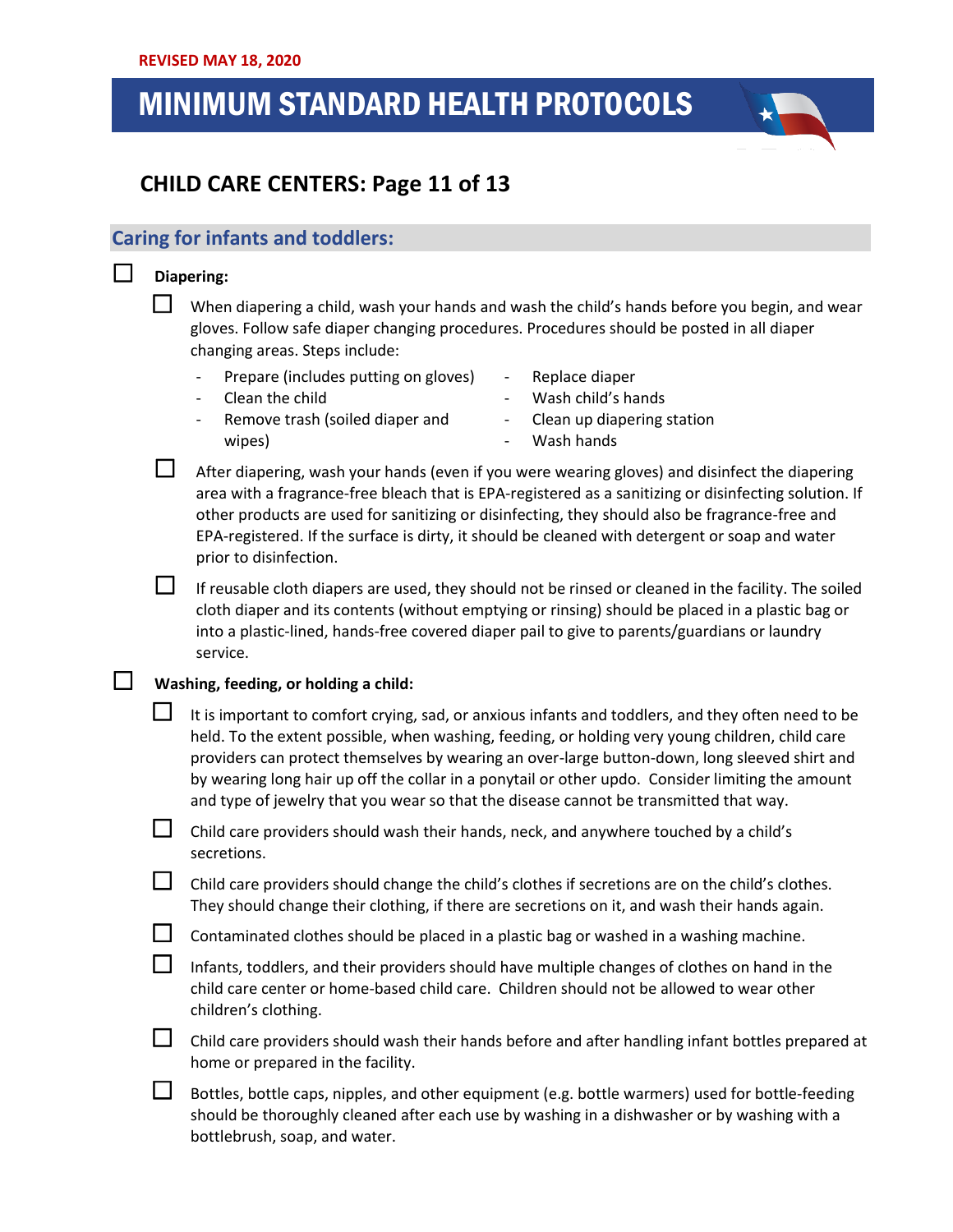## .<br>.. . .  **CHILD CARE CENTERS: Page 12 of 13**

### **Healthy hand hygiene:**

- $\Box$  All children, staff, and volunteers should engage in hand hygiene at the following times:
	- $\Box$  Arrival to the facility and after breaks
	- $\Box$  Before and after preparing food or drinks
	- $\Box$  Before and after eating or handling food, or feeding children
	- $\Box$  Before and after administering medication or medical ointment
	- $\Box$  Before and after diapering
	- $\Box$  After using the toilet or helping a child use the bathroom
	- $\Box$  After coming in contact with bodily fluid
	- $\Box$  After handling animals or cleaning up animal waste
	- $\Box$  After playing outdoors or in sand
	- $\Box$  After handling garbage
- $\Box$  Wash hands with soap and water for at least 20 seconds. If hands are not visibly dirty, alcohol-based hand sanitizers with at least 60% alcohol can be used if soap and water are not readily available.
- $\Box$  Supervise children when they use hand sanitizer to prevent ingestion.
- $\Box$  Assist children with handwashing, including infants who cannot wash hands alone.
- $\Box$  After assisting children with handwashing, staff should also wash their hands.
- Place posters describing handwashing steps near sinks. Developmentally appropriate posters in multiple languages are available from CDC.

#### **Transportation:**

Close seating on buses makes person-to-person transmission of respiratory viruses more likely. Those providing transportation to child care centers should practice social distancing while on the bus.

 $\Box$  Child care centers should maximize space between riders (for example, one rider per seat in every other row).



 $\Box$  Keeping windows open might reduce virus transmission.

 $\Box$  Cleaning and disinfecting buses: Open the windows after runs and let the buses thoroughly air out. Buses should be cleaned after each use. Handrails can then be disinfected with an EPA-approved safer disinfectant. Windows must be kept open to prevent buildup of chemicals that could cause eye and respiratory problems.

 These recommendations should be followed by any third-party transportation services child care centers utilize.